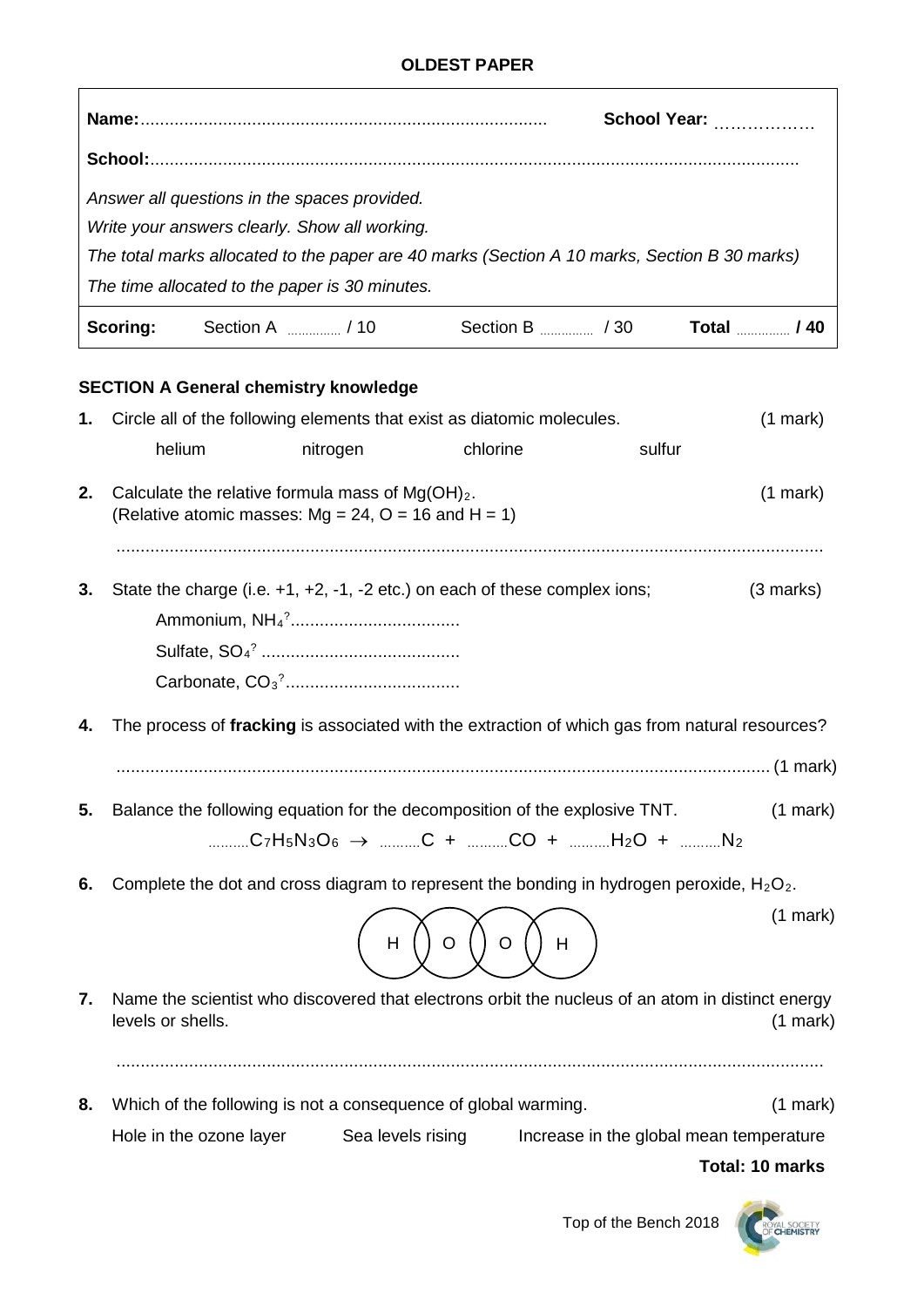## **SECTION B Questions linked to this year's theme of Materials**

**9.** This question is about metals, their properties and uses. The diagram below shows the bonding in a metal.



(a) State one property of a metal. Use an understanding of the bonding in the metal to explain why the metal has this property. (2 marks) *Property ........................................................................................................................... Explanation ......................................................................................................................* (b) Metals are held together by metallic bonds. This is the electrostatic attraction between the positive metal centre and the negative delocalised electrons. Predict which of the two metals lithium and sodium will have the higher melting point. Explain your answer. (3 marks) *Metal with higher melting point ......................................................................................... Explanation ...................................................................................................................... ......................................................................................................................................... .........................................................................................................................................*

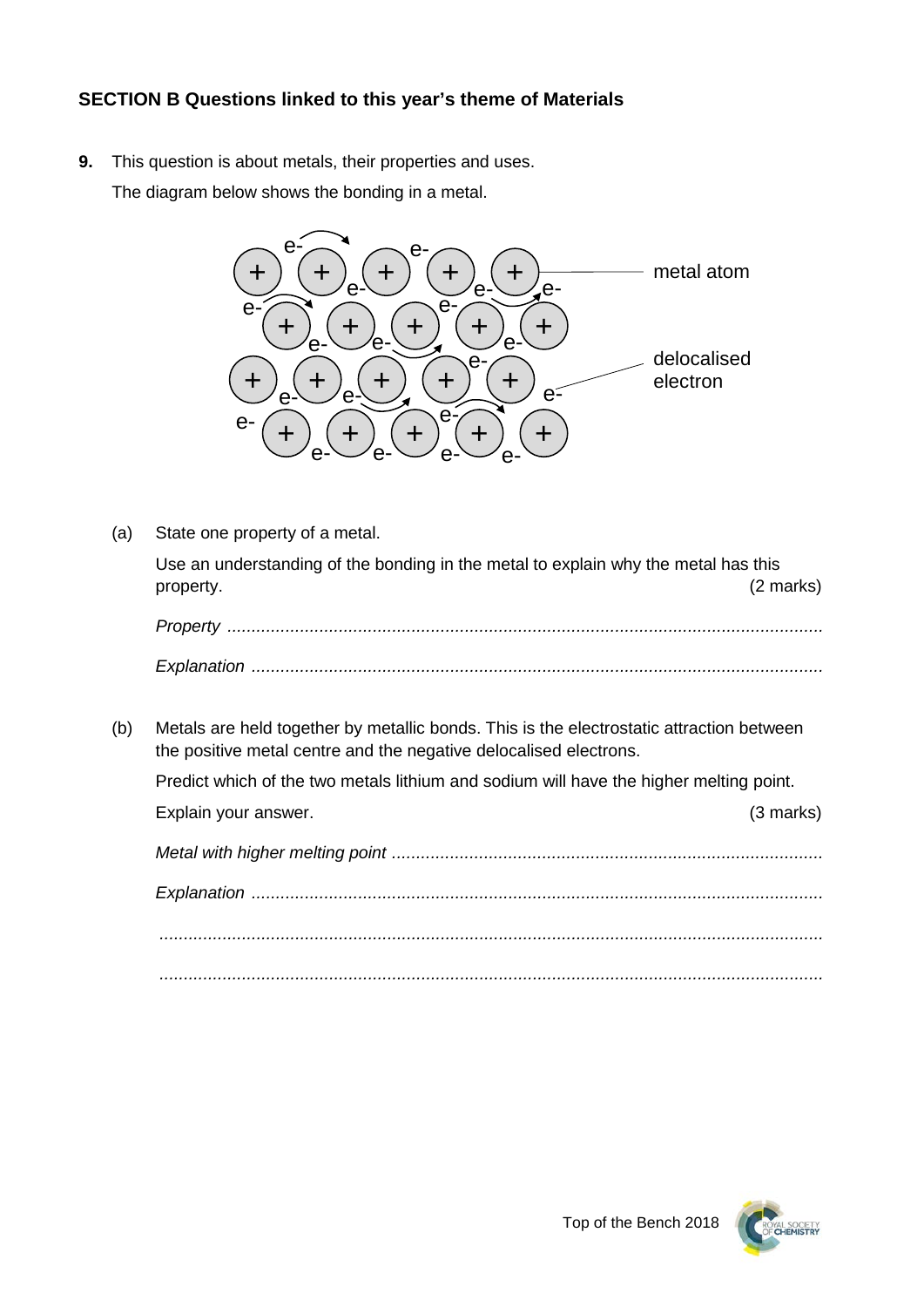(c) The table below provides some information about the materials used to make the Olympic medals for the recent 2018 Winter Olympics in PyeongChang.



© By Vytautas Kielaitis / Shutterstock

| Medal         | <b>Composition</b>                                               | Overall mass in g |
|---------------|------------------------------------------------------------------|-------------------|
| Gold          | A silver medal with a purity of 99.9%<br>plated with 6 g of gold | 586               |
| Silver        | Solid silver medal with a purity of 99.9%                        | 580               |
| <b>Bronze</b> | An alloy made of 90% copper and 10%<br>zinc by mass              | 493               |

i. What is the mass of copper in a bronze medal? (1 mark) ................................................................................................................................... ii. What is the mass of silver in a gold medal? (1 mark) ................................................................................................................................... iii. If silver sells at £4.52 for 10 g and gold at £342 for 10 g, calculate the cost of a gold medal. (3 marks) ...................................................................................................................................

................................................................................................................................... ...................................................................................................................................

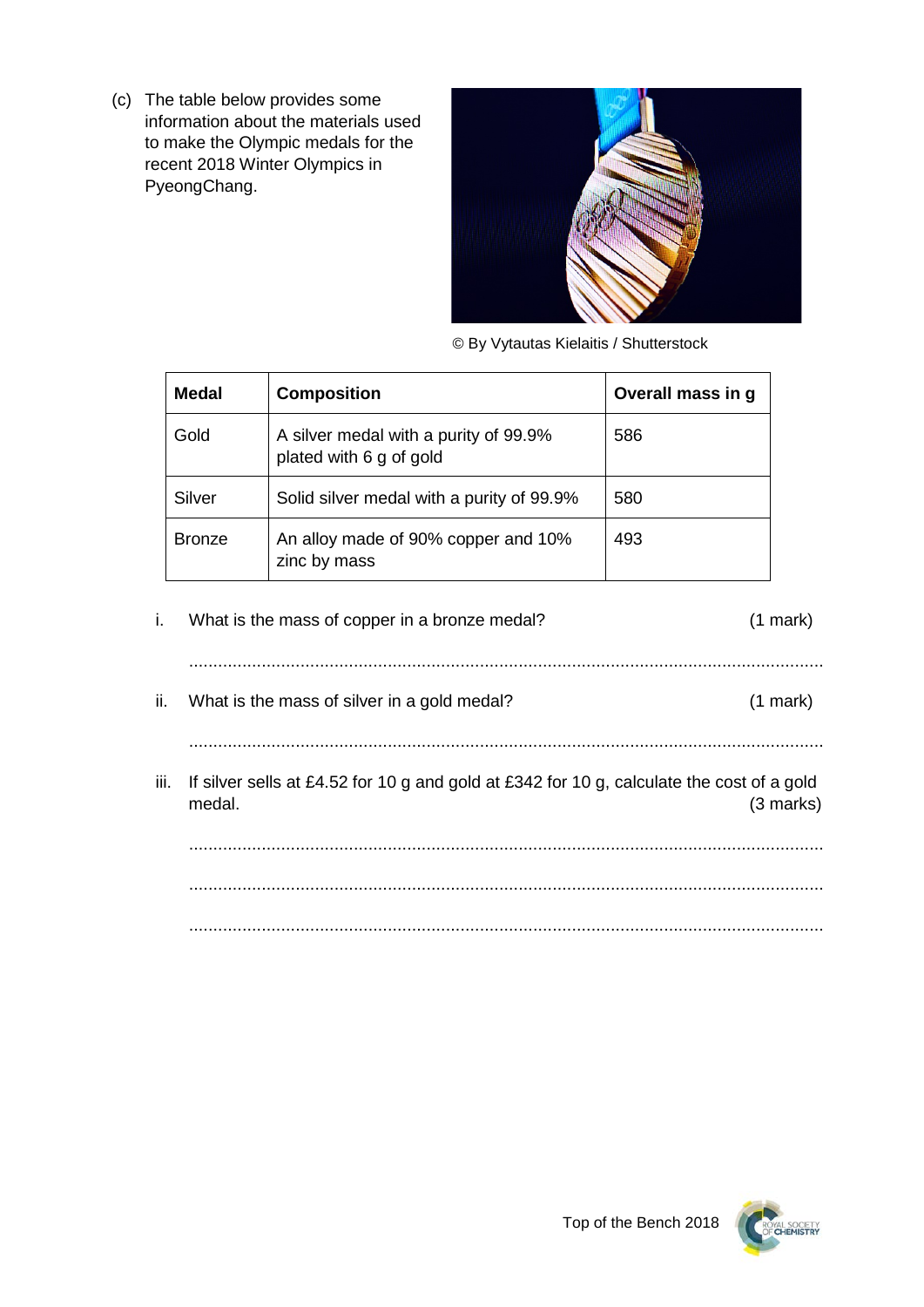**10.** This question is about polymers.

Polymers are very large molecules formed by joining together lots of small molecules called monomers.



One common polymer is polyethene.

This is formed by joining together lots of ethene molecules in a process called addition polymerisation.

The diagram below shows the process.



(a) State the chemical formula for a molecule of **ethene**. (1 mark)

.........................................................................................................................................

Instead of drawing out the whole polymer, you can draw a small part of it, called the **repeating unit**. The polymer is made up of this unit repeated over and over again.

(b) Which diagram correctly shows the repeating unit of polyethene? (1 mark)









Top of the Bench 2018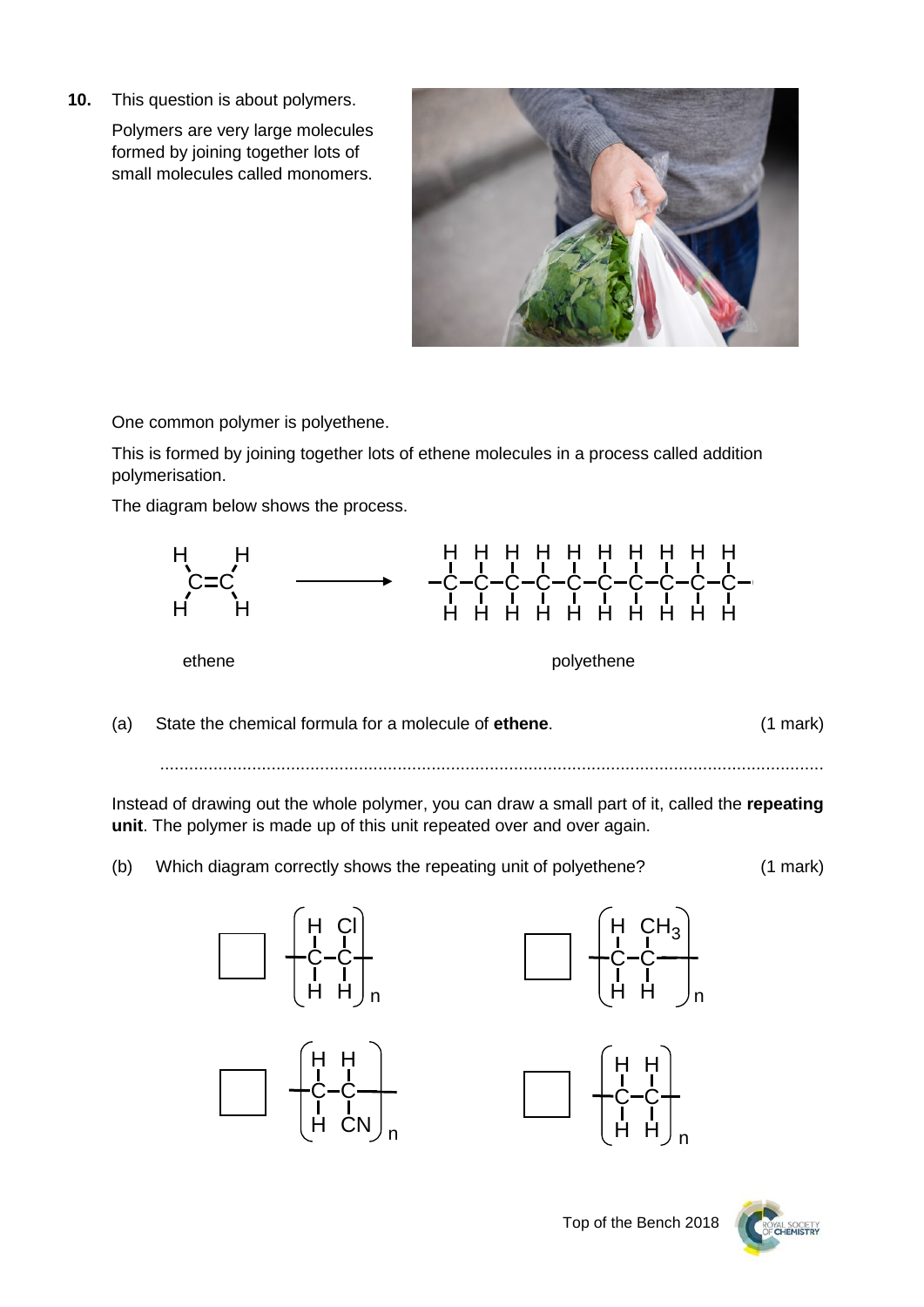Another type of polymer is a **polyester**.

This is formed when a dicarboxylic acid reacts with a diol. The diagram below shows the reaction.



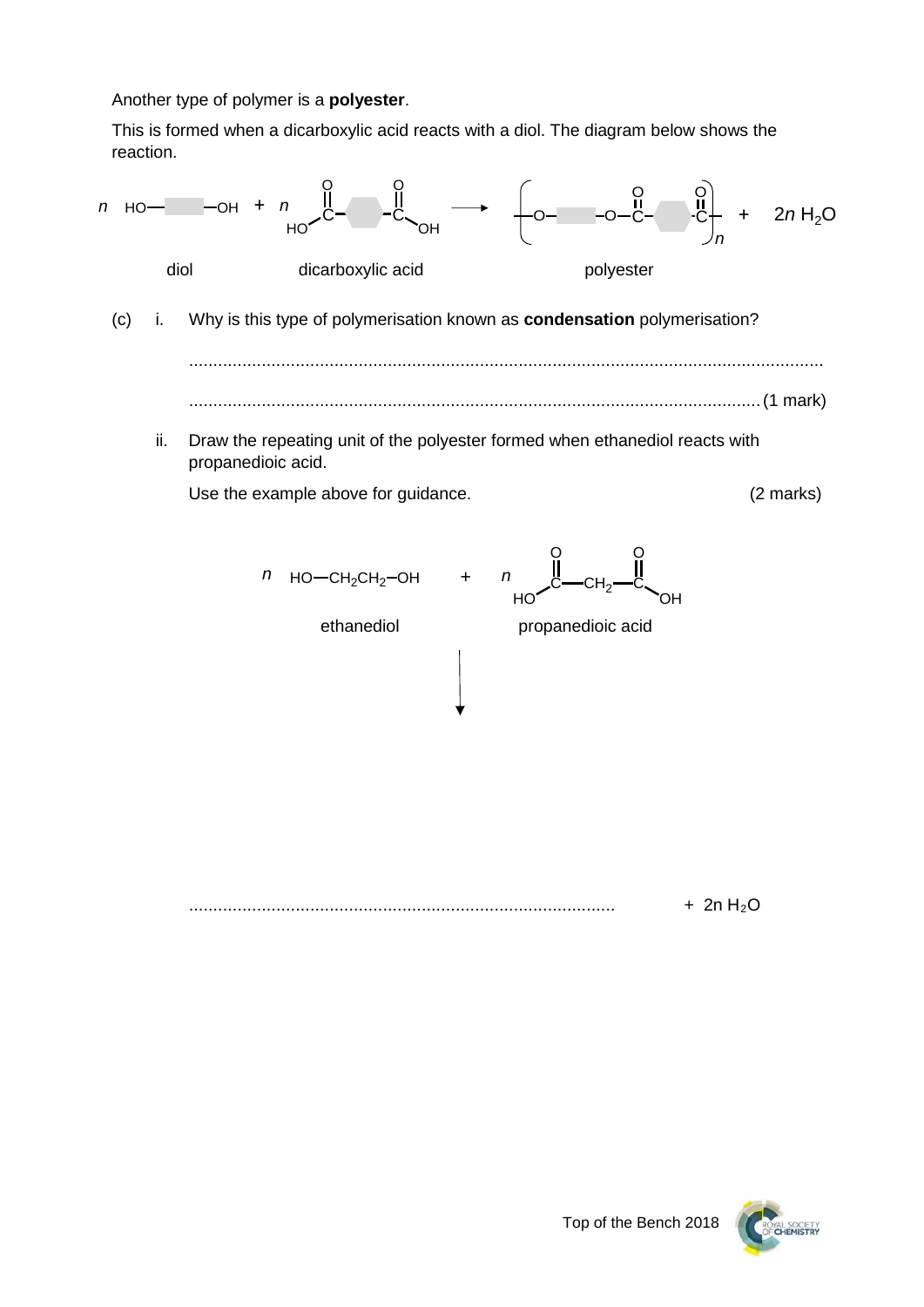(d) Kevlar $\circledR$  is another example of a condensation polymer.

It is extremely strong and is used for protective clothing such as bullet proof vests and cut resistant gloves.

Kevlar<sup>®</sup> is formed from the reaction of a diamine with a diacyl chloride. **In this case 2***n* **molecules of HCl are eliminated**.

Draw the repeating unit of Kevlar®. (2 marks)



......................................................................................... + 2n HCl

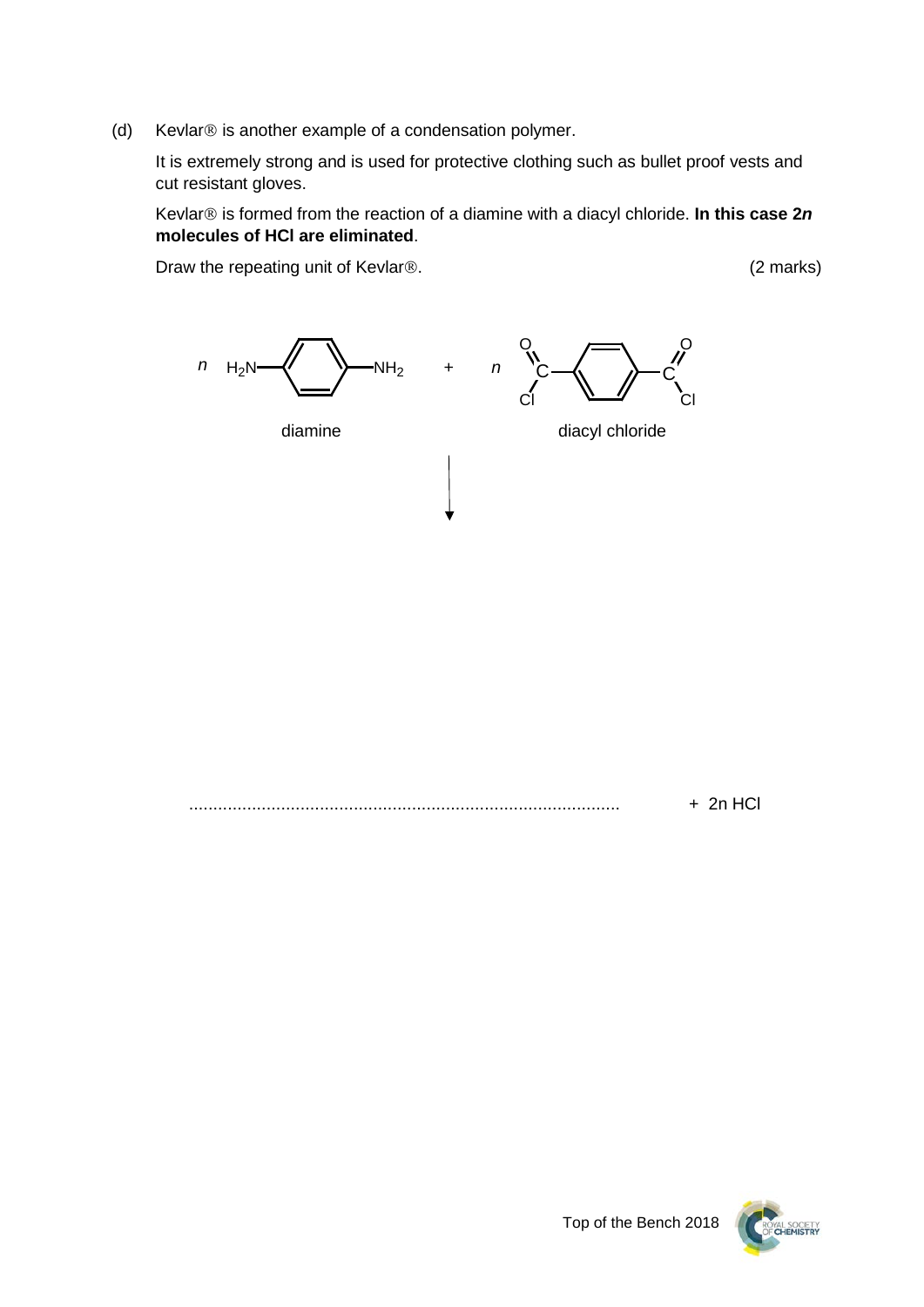**11**. This question is about **allotropes** of carbon.

Allotropes are different forms of the same element.

(a)



The image shows the structure of one allotrope of carbon, **diamond**.

Use an understanding of the bonding in diamond to explain why it has a high melting point. (2 marks)

......................................................................................................................................... ......................................................................................................................................... .........................................................................................................................................

(b) Another allotrope of carbon is a **carbon nanotube**.



| $\mathbf{L}$ | How many other carbon atoms is each carbon atom bonded to.    | $(1$ mark $)$       |
|--------------|---------------------------------------------------------------|---------------------|
|              |                                                               |                     |
| ΙÏ.          | Predict if carbon nanotubes conduct electricity.              |                     |
|              | Use an understanding of the bonding to explain why / why not. | $(2 \text{ marks})$ |
|              |                                                               |                     |
|              |                                                               |                     |
|              |                                                               |                     |



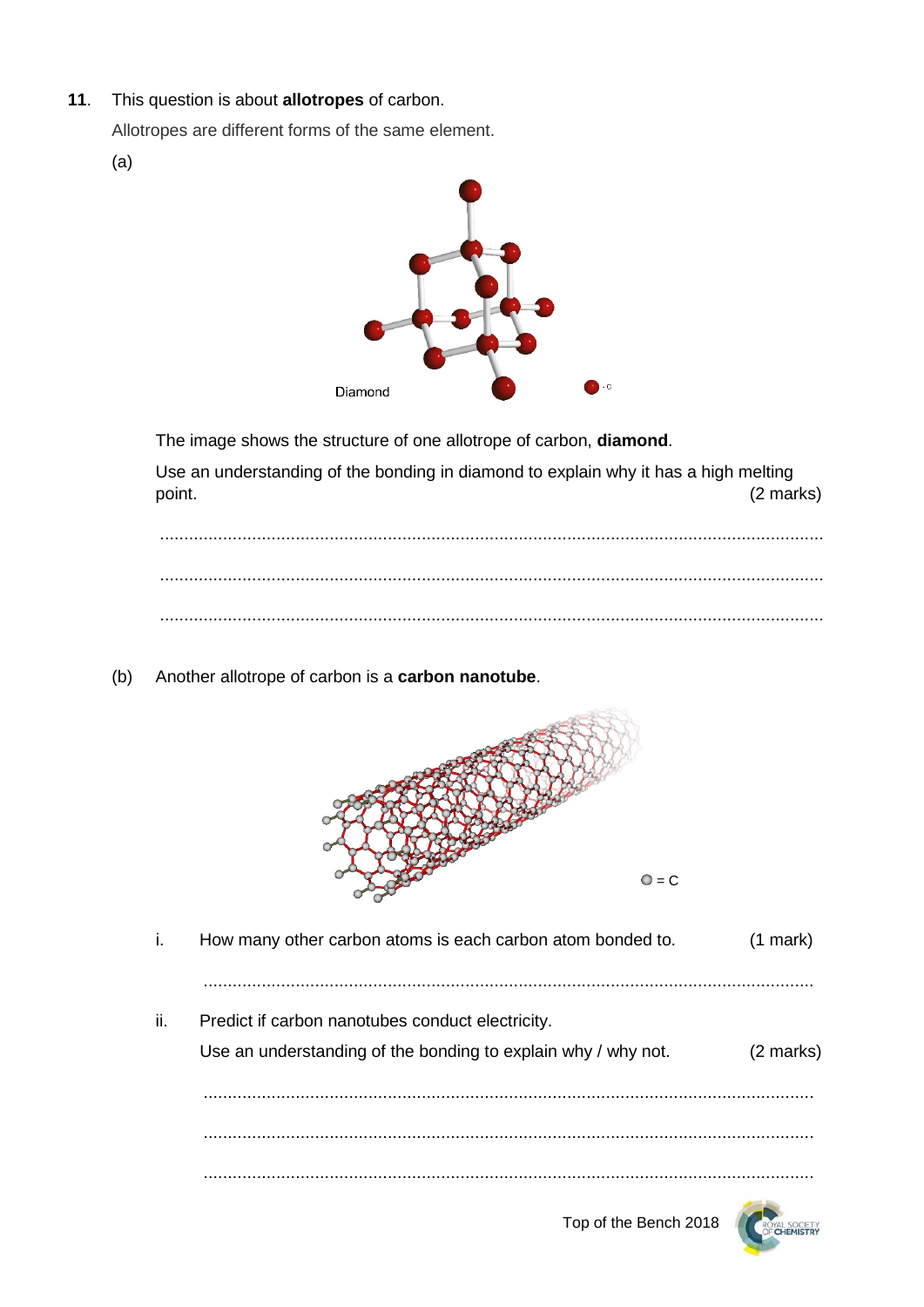(c) In 1985 Sir Harry Kroto and his co-workers discovered that  $C_{60}$  molecules could form spontaneously from a condensing carbon vapour.

> The C60 molecules were named **Buckminster fullerene**.

The image shows a molecule of Buckminster fullerene.

This is often referred to as a bucky ball owing to the molecule having the same symmetry pattern as a football.



| İ.  | A bucky ball has a diameter of 1.01 nm.                                                            |            |  |  |  |
|-----|----------------------------------------------------------------------------------------------------|------------|--|--|--|
|     | Express this diameter in units of metres using standard form.                                      | $(1$ mark) |  |  |  |
|     |                                                                                                    |            |  |  |  |
|     |                                                                                                    |            |  |  |  |
| ii. | Bucky balls are often used as catalysts because they have a large surface area to<br>volume ratio. |            |  |  |  |
|     | Calculate the surface area to volume ratio of a bucky ball.                                        | (4 marks)  |  |  |  |
|     | The surface area of a sphere = $4\pi r^2$                                                          |            |  |  |  |
|     | The volume of a sphere = $\frac{4}{3} \pi r^3$                                                     |            |  |  |  |
|     | $\pi = 3.14$                                                                                       |            |  |  |  |
|     | Show all working.                                                                                  |            |  |  |  |
|     |                                                                                                    |            |  |  |  |
|     |                                                                                                    |            |  |  |  |
|     |                                                                                                    |            |  |  |  |
|     |                                                                                                    |            |  |  |  |
|     |                                                                                                    |            |  |  |  |
|     |                                                                                                    |            |  |  |  |
|     |                                                                                                    |            |  |  |  |
|     |                                                                                                    |            |  |  |  |